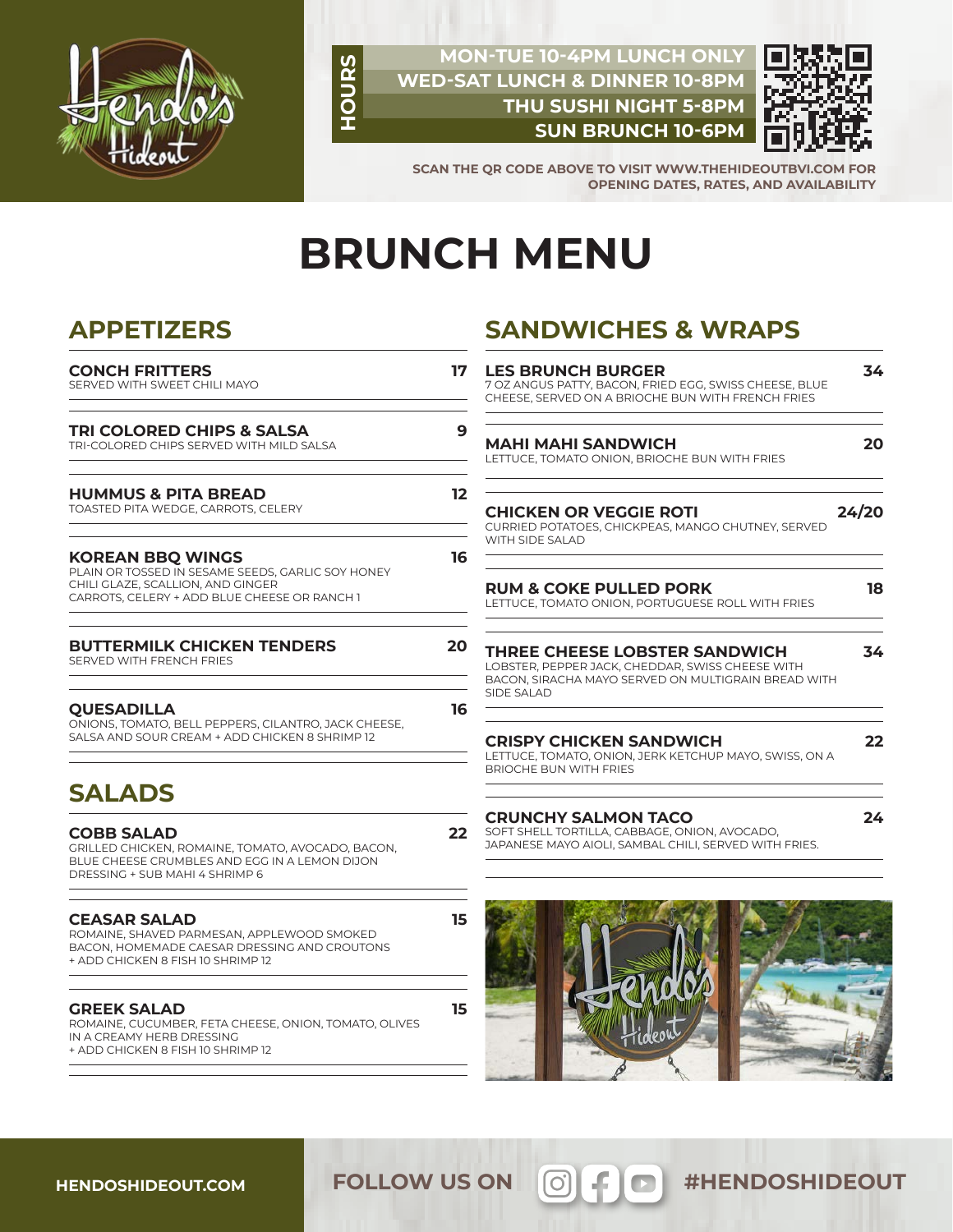

### **MON-TUE 10-4PM LUNCH ONLY WED-SAT LUNCH & DINNER 10-8PM THU SUSHI NIGHT 5-8PM SUN BRUNCH 10-6PM**



**24**

**SCAN THE QR CODE ABOVE TO VISIT WWW.THEHIDEOUTBVI.COM FOR OPENING DATES, RATES, AND AVAILABILITY**

# **BRUNCH MENU**

**18**

**HOURS**

# **BRUNCH**

#### **LOBSTER BENNY**

LOBSTER MEAT, POACHED EGG ON AN ENGLISH MUFFIN COVERED WITH TRUFFLE HOLLANDAISE SAUCE SERVED WITH BREAKFAST POTATOES AND MICRO GREENS

| <b>CAJUN SHRIMP OMELETTE</b>                                                                            |  |
|---------------------------------------------------------------------------------------------------------|--|
| $\alpha$ , and a set of the set of the set of $\alpha$ , and $\alpha$ is the set of the set of $\alpha$ |  |

SHRIMP, JALAPENOS, TOMATOES, SCALLIONS, AND CHEDDAR JACK CHEESES, SERVED WITH MULTI GRAIN BREAD AND BREAKFAST POTATOES

#### **CANADIAN BACON SANDWICH**

LETTUCE, TOMATO, SCRAMBLE EGG, MULTI GRAIN BREAD, AND FRIES

# **BRUNCH**

| 34<br>26 | <b>BLT SANDWICH</b><br>BACON LETTUCE TOMATO MULTI GRAIN BREAD WITH FRIES                                        |    |
|----------|-----------------------------------------------------------------------------------------------------------------|----|
|          | <b>CHICKEN &amp; WAFFLE</b><br>HOMEMADE CHICKEN STRIPS AND WAFFLES SERVED WITH<br>MAPLE SYRUP AND HONEY MUSTARD | 16 |
|          |                                                                                                                 |    |

#### **STEAK & EGG**

CHURRASCO STEAK, CHOICE OF EGGS, BREAKFAST POTATOES AND MULTI GRAIN BREAD



## **SCAN CODE FOR THURSDAY NIGHT SUSHI MENU - MUST PRE-ORDER BY 3PM**



**VISIT OUR RETAIL SHOP FOR SUNGLASSES, HATS, BEACH WEAR, CUBAN CIGARS AND MUCH MORE!**



FRONT RESORT **WWW.THEHIDEOUTBVI.COM**  OPENING IN 2022!

FOLLOW US ON **6 FOLLOW** US ON

**HENDOSHIDEOUT.COM**